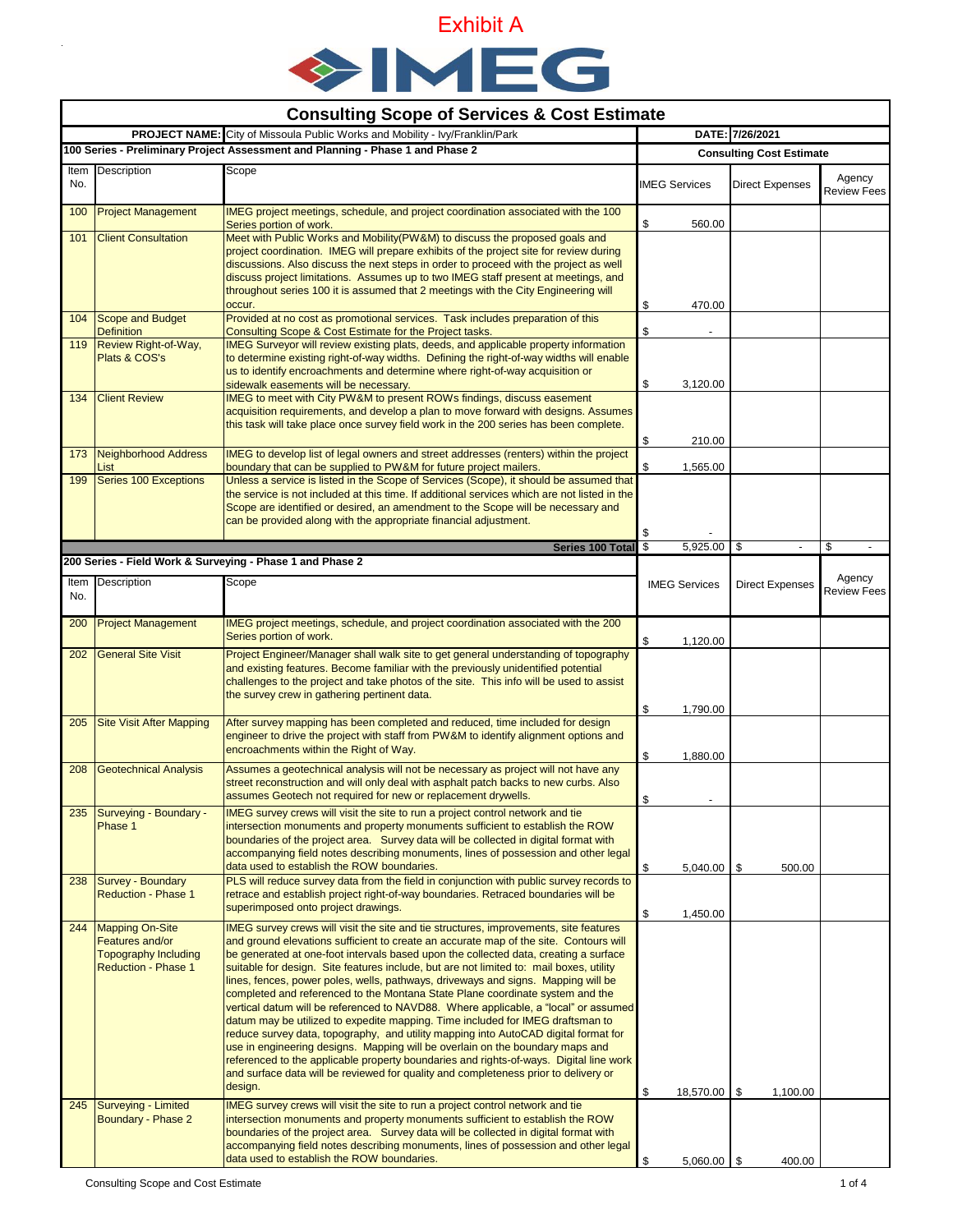|     | 248 Survey - Limited<br><b>Boundary Reduction -</b>                                                    | PLS will reduce survey data from the field in conjunction with public survey records to<br>retrace and establish project right-of-way boundaries. Retraced boundaries will be                                                                                                                                                                                                                                                                                                                                                                                                                                                                                                                                                                                                                                                                                                                                                                                                                                                                                                        |                                   |                        |                              |
|-----|--------------------------------------------------------------------------------------------------------|--------------------------------------------------------------------------------------------------------------------------------------------------------------------------------------------------------------------------------------------------------------------------------------------------------------------------------------------------------------------------------------------------------------------------------------------------------------------------------------------------------------------------------------------------------------------------------------------------------------------------------------------------------------------------------------------------------------------------------------------------------------------------------------------------------------------------------------------------------------------------------------------------------------------------------------------------------------------------------------------------------------------------------------------------------------------------------------|-----------------------------------|------------------------|------------------------------|
|     | Phase 2                                                                                                | superimposed onto project drawings.                                                                                                                                                                                                                                                                                                                                                                                                                                                                                                                                                                                                                                                                                                                                                                                                                                                                                                                                                                                                                                                  | \$<br>820.00                      |                        |                              |
| 254 | <b>Mapping On-Site</b><br>Features and/or<br><b>Topography Including</b><br><b>Reduction - Phase 2</b> | IMEG survey crews will visit the site and tie structures, improvements, site features<br>and ground elevations sufficient to create an accurate map of the site. Contours will<br>be generated at one-foot intervals based upon the collected data, creating a surface<br>suitable for design. Site features include, but are not limited to: mail boxes, utility<br>lines, fences, power poles, wells, pathways, driveways and signs. Mapping will be<br>completed and referenced to the Montana State Plane coordinate system and the<br>vertical datum will be referenced to NAVD88. Where applicable, a "local" or assumed<br>datum may be utilized to expedite mapping. Time included for IMEG draftsman to<br>reduce survey data, topography, and utility mapping into AutoCAD digital format for<br>use in engineering designs. Mapping will be overlain on the boundary maps and<br>referenced to the applicable property boundaries and rights-of-ways. Digital line work<br>and surface data will be reviewed for quality and completeness prior to delivery or<br>design. | \$<br>$17,590.00$   \$            | 1,000.00               |                              |
| 299 | Series 200 Exceptions                                                                                  | Unless a service is listed in the Scope of Services (Scope), it should be assumed that<br>the service is not included at this time. If additional services which are not listed in the<br>Scope are identified or desired, an amendment to the Scope will be necessary and<br>can be provided along with the appropriate financial adjustment.                                                                                                                                                                                                                                                                                                                                                                                                                                                                                                                                                                                                                                                                                                                                       | \$                                |                        |                              |
|     |                                                                                                        | Series 200 Total<br>300 Series - Utility Relocation Services - Phase 1 and Phase 2                                                                                                                                                                                                                                                                                                                                                                                                                                                                                                                                                                                                                                                                                                                                                                                                                                                                                                                                                                                                   | \$<br>53,320.00                   | \$<br>3,000.00         | \$                           |
|     | Item Description                                                                                       | Scope                                                                                                                                                                                                                                                                                                                                                                                                                                                                                                                                                                                                                                                                                                                                                                                                                                                                                                                                                                                                                                                                                |                                   |                        | Agency                       |
| No. |                                                                                                        |                                                                                                                                                                                                                                                                                                                                                                                                                                                                                                                                                                                                                                                                                                                                                                                                                                                                                                                                                                                                                                                                                      | <b>IMEG Services</b>              | <b>Direct Expenses</b> | <b>Review Fees</b>           |
| 300 | <b>Project Management</b>                                                                              | IMEG project meetings, schedule, and project coordination associated with the 300<br>Series portion of work.                                                                                                                                                                                                                                                                                                                                                                                                                                                                                                                                                                                                                                                                                                                                                                                                                                                                                                                                                                         | \$<br>420.00                      |                        |                              |
| 382 | <b>Utility Relocation and/or</b><br><b>Right-of-Way Acquisition</b>                                    | IMEG and PW&M will coordinate early on with utility companies for the relocation of<br>the necessary utilities. It is also anticipated there will be ROW easement acquisitions<br>required to develop the pedestrian improvements. As part of this task it is assumed<br>that City Public Works will approach property owners where easements for ROW are<br>required and discuss their willingness to grant sidewalk easements or ROW. The<br>actual easement documents and signatures will be obtained in a task below once the<br>final curb and sidewalk alignments have been approved. Assumes 3 total easements<br>at this point in the project for Phase 1.                                                                                                                                                                                                                                                                                                                                                                                                                   | \$<br>1,430.00                    |                        |                              |
| 399 | Series 300 Exceptions                                                                                  | Unless a service is listed in the Scope of Services (Scope), it should be assumed that<br>the service is not included at this time. If additional services which are not listed in the<br>Scope are identified or desired, an amendment to the Scope will be necessary and<br>can be provided along with the appropriate financial adjustment.                                                                                                                                                                                                                                                                                                                                                                                                                                                                                                                                                                                                                                                                                                                                       | \$                                |                        |                              |
|     |                                                                                                        |                                                                                                                                                                                                                                                                                                                                                                                                                                                                                                                                                                                                                                                                                                                                                                                                                                                                                                                                                                                                                                                                                      |                                   |                        |                              |
|     |                                                                                                        | Series 300 Total                                                                                                                                                                                                                                                                                                                                                                                                                                                                                                                                                                                                                                                                                                                                                                                                                                                                                                                                                                                                                                                                     | \$<br>1,850.00                    | -\$                    | \$                           |
| No. | Item Description                                                                                       | 400 Series - Preliminary Engineering - Phase 1 and Phase 2<br>Scope                                                                                                                                                                                                                                                                                                                                                                                                                                                                                                                                                                                                                                                                                                                                                                                                                                                                                                                                                                                                                  | <b>IMEG Services</b>              | <b>Direct Expenses</b> | Agency<br><b>Review Fees</b> |
| 400 | <b>Project Management</b>                                                                              | IMEG project meetings, schedule, and project coordination associated with the 400                                                                                                                                                                                                                                                                                                                                                                                                                                                                                                                                                                                                                                                                                                                                                                                                                                                                                                                                                                                                    |                                   |                        |                              |
| 407 | Preliminary<br><b>Curb/Sidewalk</b><br>Alignments - Phase 1                                            | Series portion of work.<br>IMEG will utilize mapping and boundary to draft in the preliminary curb and sidewalk<br>alignments. Alignments will be developed in coordination with the reviewing agency<br>staff. The curb and sidewalk will be analyzed for any potential conflicts with utilities or<br>other pathway crossings. Conceptual design drawings will be completed for<br>discussion purposes.                                                                                                                                                                                                                                                                                                                                                                                                                                                                                                                                                                                                                                                                            | \$<br>1,400.00<br>\$<br>12,240.00 |                        |                              |
| 408 | Preliminary<br>Curb/Sidewalk<br><b>Alignments- Phase 2</b>                                             | IMEG will utilize mapping and boundary to draft in the preliminary curb and sidewalk<br>alignments. Alignments will be developed in coordination with the reviewing agency<br>staff. The curb and sidewalk will be analyzed for any potential conflicts with utilities or<br>other pathway crossings. Conceptual design drawings will be completed for<br>discussion purposes.                                                                                                                                                                                                                                                                                                                                                                                                                                                                                                                                                                                                                                                                                                       | \$<br>9,865.00                    |                        |                              |
| 413 | Stage 2 Submittal -<br>Phase 1                                                                         | IMEG to submit preliminary layouts of Road to PW&M as part of the Stage 2 submittal<br>process. Stage 2 process is intended to receive final approval from City on all<br>horizontal alignments prior to moving forward with final vertical designs and final plan<br>set creation.                                                                                                                                                                                                                                                                                                                                                                                                                                                                                                                                                                                                                                                                                                                                                                                                  |                                   |                        |                              |
| 414 | Stage 2 Submittal- Phase                                                                               | IMEG to submit preliminary layouts of Road to PW&M as part of the Stage 2 submittal<br>process. Stage 2 process is intended to receive final approval from City on all<br>horizontal alignments prior to moving forward with final vertical designs and final plan<br>set creation. Assumes Phase 2 will be on hold after Stage 2 submittal.                                                                                                                                                                                                                                                                                                                                                                                                                                                                                                                                                                                                                                                                                                                                         | \$<br>615.00<br>\$<br>615.00      |                        |                              |
| 431 | <b>Preliminary MDT</b><br>Phase 2                                                                      | Assumes IMEG will layout options Mount & Park Intersection Re-Design. Time<br>Coordination - Mount Ave-included for preliminary MDT coordination but MDT permitting will be part of Phase 2<br>final designs, which are not part of this scope.                                                                                                                                                                                                                                                                                                                                                                                                                                                                                                                                                                                                                                                                                                                                                                                                                                      |                                   |                        |                              |
| 467 | Quantity Estimates -<br>Phase 1                                                                        | Assumes that PW&M will want a quantity estimate after horizontal alignment has<br>been created. Includes time to utilize CAD to generate excavation and embankment<br>quantities as well as other infrastructure quantities.                                                                                                                                                                                                                                                                                                                                                                                                                                                                                                                                                                                                                                                                                                                                                                                                                                                         | \$<br>1,130.00<br>\$<br>2,470.00  |                        |                              |
| 470 | <b>Cost Estimate</b>                                                                                   | Prepare an engineer's estimate utilizing the quantity estimates from above.<br>Assumes the preliminary estimate will be expanded upon and historical bid data will                                                                                                                                                                                                                                                                                                                                                                                                                                                                                                                                                                                                                                                                                                                                                                                                                                                                                                                   |                                   |                        |                              |
| 476 | <b>Coordination with</b><br><b>Reviewing Authority</b>                                                 | be used as appropriate.<br>IMEG will meet with the PW&M to review the preliminary curb and sidewalk<br>alignment. Upon City Public Works approval, alignments will be sent to City<br>Engineering for review and approval. The approved alignments will be used below for<br>curb and sidewalk designs.                                                                                                                                                                                                                                                                                                                                                                                                                                                                                                                                                                                                                                                                                                                                                                              | \$<br>2,360.00<br>\$<br>940.00    |                        |                              |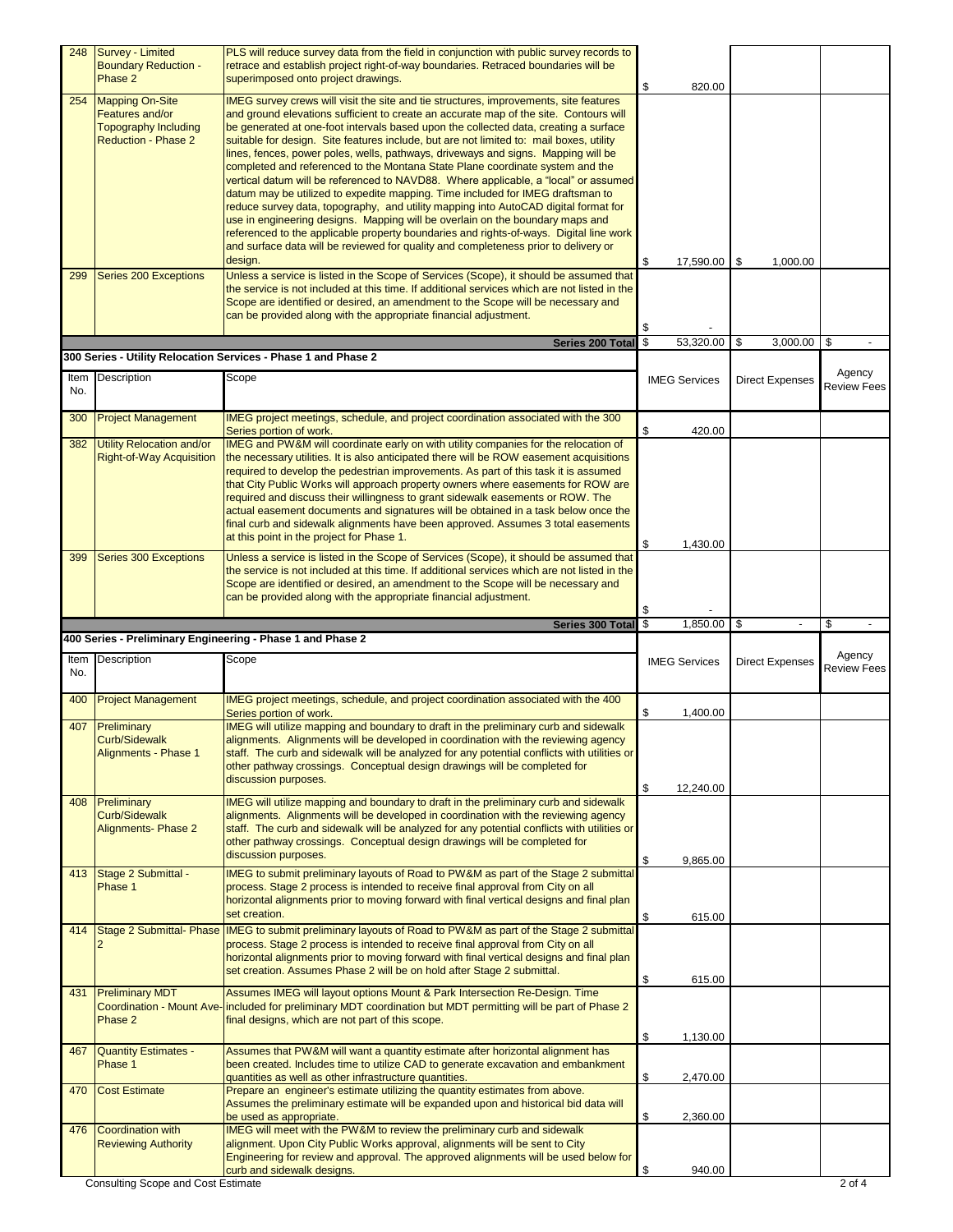| 480 | Neighborhood Open<br><b>House/Property Owner</b><br>Meetings - Phase 1 | Assumes PW&M will set up a Neighborhood Meeting and invite the general public to<br>review the Stage 2 designs. IMEG PM to attend Public Meeting and will provide Full<br>Size Sheets for discussions.                                                                                                                                                                                                                                                                                                                                                                                                                                                                                                                                                                                                                                                                                                                                                                                                                                                                                                                                                        | \$                       | 1,130.00             |                        |                              |  |
|-----|------------------------------------------------------------------------|---------------------------------------------------------------------------------------------------------------------------------------------------------------------------------------------------------------------------------------------------------------------------------------------------------------------------------------------------------------------------------------------------------------------------------------------------------------------------------------------------------------------------------------------------------------------------------------------------------------------------------------------------------------------------------------------------------------------------------------------------------------------------------------------------------------------------------------------------------------------------------------------------------------------------------------------------------------------------------------------------------------------------------------------------------------------------------------------------------------------------------------------------------------|--------------------------|----------------------|------------------------|------------------------------|--|
| 499 | Series 400 Exceptions                                                  | Unless a service is listed in the Scope of Services (Scope), it should be assumed that<br>the service is not included at this time. If additional services which are not listed in the<br>Scope are identified or desired, an amendment to the Scope will be necessary and                                                                                                                                                                                                                                                                                                                                                                                                                                                                                                                                                                                                                                                                                                                                                                                                                                                                                    |                          |                      |                        |                              |  |
|     |                                                                        | can be provided along with the appropriate financial adjustment.                                                                                                                                                                                                                                                                                                                                                                                                                                                                                                                                                                                                                                                                                                                                                                                                                                                                                                                                                                                                                                                                                              | \$                       |                      |                        |                              |  |
|     |                                                                        | Series 400 Total                                                                                                                                                                                                                                                                                                                                                                                                                                                                                                                                                                                                                                                                                                                                                                                                                                                                                                                                                                                                                                                                                                                                              | $\overline{\mathcal{S}}$ | 32,765.00            | \$                     | \$                           |  |
|     |                                                                        | 600 Series - Road, Street, Drainage, Traffic Planning & Design - Phase 1 Only                                                                                                                                                                                                                                                                                                                                                                                                                                                                                                                                                                                                                                                                                                                                                                                                                                                                                                                                                                                                                                                                                 |                          |                      |                        |                              |  |
| No. | Item Description                                                       | Scope                                                                                                                                                                                                                                                                                                                                                                                                                                                                                                                                                                                                                                                                                                                                                                                                                                                                                                                                                                                                                                                                                                                                                         |                          | <b>IMEG Services</b> | <b>Direct Expenses</b> | Agency<br><b>Review Fees</b> |  |
| 600 | <b>Project Management</b>                                              | IMEG project meetings, schedule, and project coordination associated with the 600<br>Series portion of work.                                                                                                                                                                                                                                                                                                                                                                                                                                                                                                                                                                                                                                                                                                                                                                                                                                                                                                                                                                                                                                                  | \$                       | 1,400.00             |                        |                              |  |
| 602 | <b>Final Curb &amp; Sidewalk</b><br>Designs - Phase 1 Only             | IMEG will coordinate all designs under the guidance of the Project Manager. Based<br>on final curb and sidewalk alignments plan and profile, construction drawings will be<br>prepared. Curb profiles will be designed at a minimum of 0.5% slope. Slopes will be<br>designed around the existing street elevations thereby reducing street re-construction<br>and asphalt replacement costs. Areas requiring special attention such as existing<br>driveways, pedestrian ramps, ditch crossings, and excessive cut/fill areas will be<br>identified up front for detailed engineering. All low points will have a sump or catch<br>basin specified. Plans will include cover sheet, plan and profile sheets, and details as<br>appropriate. All sidewalks and sumps will be designed to meet ADA regulations and<br>all street design and improvements will be coordinated through City Public Works in<br>conformance with City Standard Details and Specifications. Assumes streets that<br>already have curb will not need new curb and will be for sidewalk improvements only,<br>except in the intersection areas where new ADA ramps will be designed. |                          |                      |                        |                              |  |
|     |                                                                        |                                                                                                                                                                                                                                                                                                                                                                                                                                                                                                                                                                                                                                                                                                                                                                                                                                                                                                                                                                                                                                                                                                                                                               | \$                       | 18,000.00            |                        |                              |  |
| 606 | <b>Review of Plans and</b><br><b>Client Meetings</b>                   | City Public Works will be provided with a set of plans, specifications, and an<br>engineer's estimate when designs are at 90% completion for review. A meeting will<br>be held with the City Public Works to discuss any identified concerns or questions. It<br>is assumed that if issues arise during design development, IMEG will meet with<br>PW&M to solicit their opinion for a solution. Time included for plan revisions based on<br>City Public Works comments.                                                                                                                                                                                                                                                                                                                                                                                                                                                                                                                                                                                                                                                                                     | \$                       | 1,980.00             |                        |                              |  |
| 614 | <b>City Drainage Forms</b>                                             | Assumes storm drainage report is not needed as location is within "infiltration<br>exemption area". Assumes that all dry wells will have a maximum 8,000 SF<br>associated with them for design purposes. Time included to complete Storm Water<br>Site Evaluation Form, EPA Dry Well Inventory, City Dry Well Approval, Post-<br>Construction Inspection Frequency forms. Assumes Contractor at time of permitting<br>will pay for dry well permits but IMEG to complete forms prior. Assumes Contractor<br>will pull DEQ and City SWPPP, however plan set will include generic SWPPP sheet<br>that will be suitable for a DEQ submission but Contractor can modify as they see fit.                                                                                                                                                                                                                                                                                                                                                                                                                                                                          | \$                       | 1,660.00             |                        |                              |  |
| 622 | Right-of-Way &<br><b>Easement Acquisition</b>                          | Based on final alignments, IMEG will draft final easement exhibits necessary for the<br>Phase 1 project. Time included to draft easement legal descriptions. Assumes City<br>Public Works will be provided the easement documentation forms and will coordinate<br>with property owners for final signatures. Assumes (3) easements will be necessary<br>as part of this project.                                                                                                                                                                                                                                                                                                                                                                                                                                                                                                                                                                                                                                                                                                                                                                             | \$                       | 1,650.00             |                        |                              |  |
| 642 | <b>MRL</b> Coordination                                                | Time included to complete right of way application per MRL requirements and submit<br>to MRL for review. Permitting will need to follow BNSF utility accommodation policy.<br>Assumes one on-site meeting with MRL personnel for Ivy/5th Street Sidewalk<br>connection discussion.                                                                                                                                                                                                                                                                                                                                                                                                                                                                                                                                                                                                                                                                                                                                                                                                                                                                            | \$                       | 1,420.00             |                        |                              |  |
| 670 | Stage 3 Checklist                                                      | IMEG will complete the Stage 3 checklist and provide the City submittal with the 95%<br>drawings to the City. Checklist will be completed in accordance with City Public<br>Works Manual and standard mods. Time included to address City comments on the<br>drawings that are relevant to City code.                                                                                                                                                                                                                                                                                                                                                                                                                                                                                                                                                                                                                                                                                                                                                                                                                                                         | \$                       |                      |                        |                              |  |
| 674 | <b>Stage 4 Checklist</b>                                               | After Stage 3 Updates have been made IMEG will submit the Stage 4 Plans and<br>Checklist. This is the "approved for construction" checklist. Time included to<br>complete the checklist and submit it with the plans to the City. Checklist will be<br>completed in accordance with standard practices previously approved by the City on<br>other projects. Time include for internal QA/QC on Plans.                                                                                                                                                                                                                                                                                                                                                                                                                                                                                                                                                                                                                                                                                                                                                        | \$                       | 2,465.00<br>1,465.00 |                        |                              |  |
| 678 | <b>Final Quantities - Phase</b>                                        | Based on Final Construction Drawings, IMEG will compute final quantities of Site<br>work items for the bid schedule and Engineer's Cost Estimate. IMEG to provide bid<br>schedule and stage checklist quantity sheet.                                                                                                                                                                                                                                                                                                                                                                                                                                                                                                                                                                                                                                                                                                                                                                                                                                                                                                                                         | \$                       | 3,250.00             |                        |                              |  |
| 699 | Series 600 Exceptions                                                  | Unless a service is listed in the Scope of Services (Scope), it should be assumed that<br>the service is not included at this time. If additional services which are not listed in the<br>Scope are identified or desired, an amendment to the Scope will be necessary and<br>can be provided along with the appropriate financial adjustment.                                                                                                                                                                                                                                                                                                                                                                                                                                                                                                                                                                                                                                                                                                                                                                                                                | \$                       |                      |                        |                              |  |
|     |                                                                        | Series 600 Total                                                                                                                                                                                                                                                                                                                                                                                                                                                                                                                                                                                                                                                                                                                                                                                                                                                                                                                                                                                                                                                                                                                                              | \$                       | $33,290.00$ \$       |                        | \$                           |  |